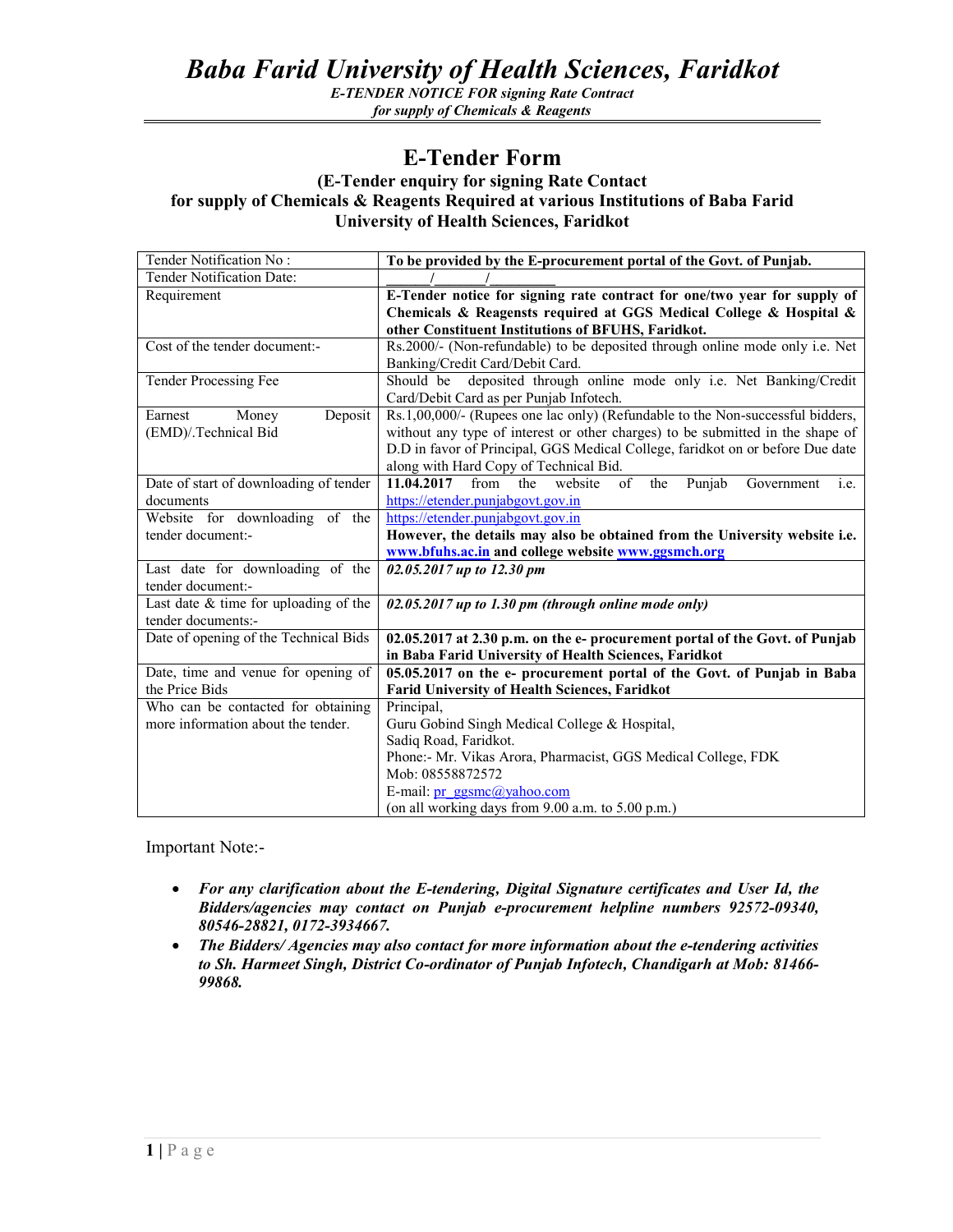## **NOTICE INVITING E-TENDER**

**E-Tenders** are invited on or before 11.04.2017 from manufacturers or their authorized agents/distributors **for signing Rate Contract for One/two years for supply of Chemicals & Reagents in the various departments** at Guru Gobind Singh Medical College & Hospital, Faridkot and other Constituent Colleges of BFUHS, Faridkot. The tender document containing detailed terms & conditions may be downloaded from the E-procurement website of the Punjab Government i.e. https://etender.punjabgovt.gov.in and its detail may also been seen at the University website www.bfuhs.ac.in and college website www.ggsmch.org

## **TERMS AND CONDITIONS:-**

- 1. **THE TENDER must be submitted online on or before the last date/ time of the submission of tender**.
- 2. That the Tender Document Fee, Tender Processing Fee should be submitted through online mode only. The demand drafts/ University slips for the tenders will not be accepted under any circumstances.
- 3. That the EMD fee should be submitted in form of D.D only in favor of Principal. GGS Medical College, Faridkot on or before due date.
- 4. The **tenders will be opened online** on the same day i.e. 11.04.2017 at 2.30 PM on the website i.e. **https://etender.punjabgovt.gov.in.** at Baba Farid University of Health Sciences, Faridkot. The bidder(s) shall be at liberty to be present, in person or through their authorized representative(s) at the time of opening of the tender as specified in the Tender Notice. In case the authorized representatives are to be present, they must furnish the authority letter from the bidder (s), on whose behalf they are representing otherwise they will not be allowed to participate in the process of opening of tender.
- 5. **The Price bids of technically qualified bidders will be opened** on 11.05.2017 at 2.30 p.m on the website i.e. **https://etender.punjabgovt.gov.in.** in Baba Farid University of Health Sciences, Faridkot. In case of any change of date and time it will be notified to the technically qualified bidders through E-mail/telephone.
- 6. The Registrar reserves all rights to accept or reject any or all the tenders without assigning any reason.

Registrar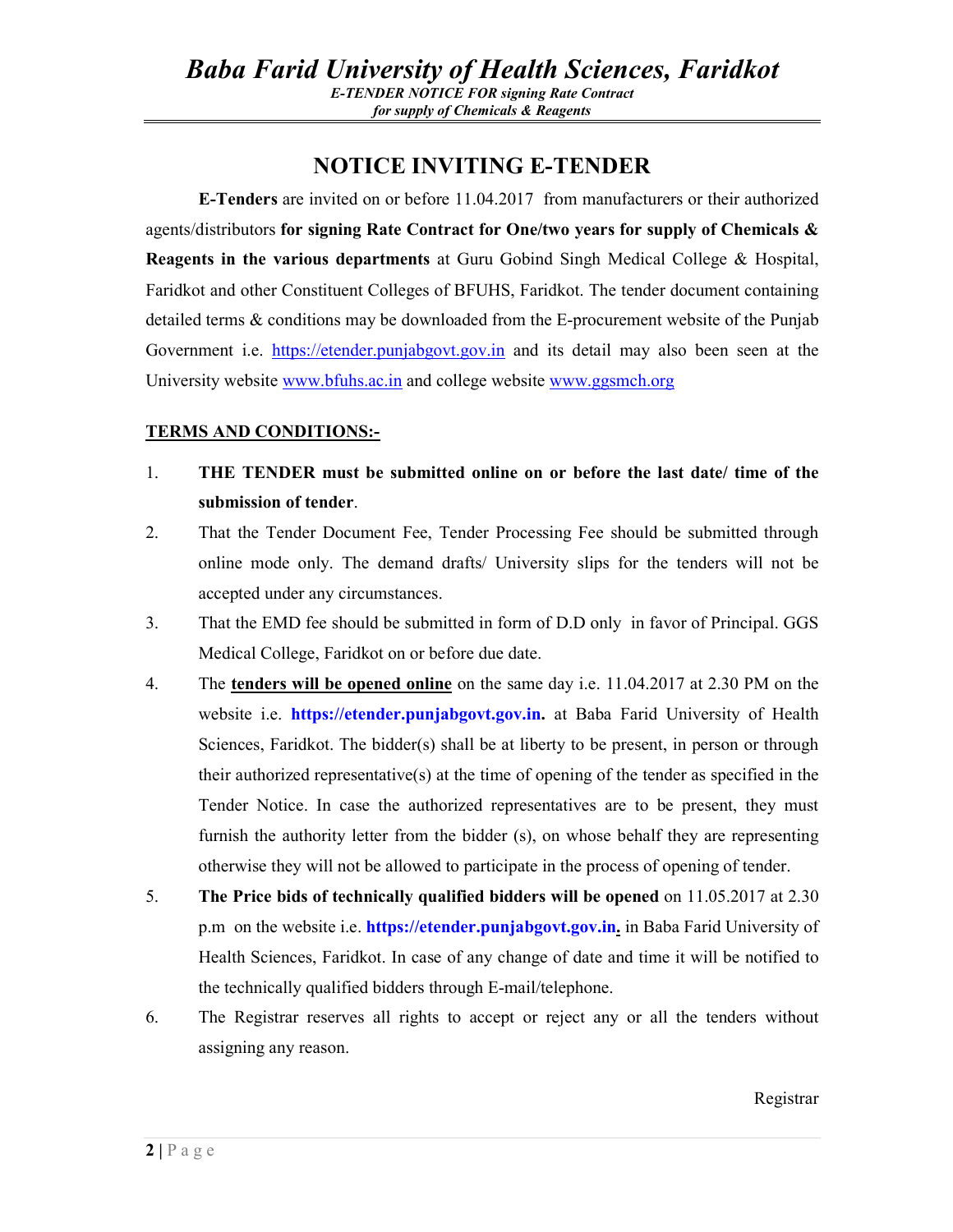#### **INSTRUCTIONS/ GUIDELINES TO THE TENDERERS**

- 1. The bidder needs to register himself/ herself on **https://etender.punjabgovt.gov.in.**  The bidder is also required to obtain Class III digital signature certificates to complete this process.
- 2. Please download the Tender document from the website of e-procurement of the Govt. of Punjab **https://etender.punjabgovt.gov.in.** Please sign fill all the relevant blanks on all the pages of the tender document along with a stamp/ seal and then a scanned copy of the same may be uploaded on the website at the time of submission of the tender document.
- 3. **It should be clearly noted that this tender will be accepted though e-tender mode only.** The Hard copy of Technical Bid should also be submitted on or before due date and time.
- 4. **Tender Fee** of Rs.2000/- (non-refundable) may be deposited through online mode i.e. Net Banking/ Credit Card/ Debit Card only. The Tender document fee will not be accepted through any other mode.
- 5. **Tender Processing Fee of** Rs.2300/- (non-refundable) may be deposited through online mode i.e. Net Banking/ Credit Card/ Debit Card only. The tender processing fee will not be accepted through any other mode.
- 6. **Refundable Earnest Money Deposit (EMD)** of **Rs.1,00,000/-** (Rupees one lac only)should be deposited in shape of D.D only in favor of Principal. GGS Medical College, Faridkot on or before due date i.e. 05.04.2017 before 1.00 PM
- 7. **Upload** signed copy of Technical Bid Compliance Statement **(Annexure-I)**.
- 8. **Upload** an affidavit regarding Non-Black listing as per proforma given at **Annexure-II**  duly attested by an Executive Magistrate or a Notary Public.
- 9. In case the Bidder is Authorized Supplier/Agency, the Authorization Certificate as per the Format given at **Annexure-'III'** (duly filled in), **to be uploaded**.
- 10. In case the Bidder is Authorized Supplier/Agency, an undertaking/certificate issued by their Principle Manufacturer/Supplier that in case dealership/distributorship is withdrawn after signing Rate Contract then the Principle Manufacturer/Supplier will be responsible for supply of Chemicals & Reagents till the completion of Rate Contract **(Annexure – 'IV')**, **to be uploaded**.
- 11. **Upload** details of Bank Account for refund of EMD **(Annexure V).**
- 12. In addition to this, following **documents are to be uploaded** with Technical Bid:
	- i) Details of registration as Company /Firm/ Establishment.
	- ii) Certified copy of Valid Drug License (required for items under Drug Act)
	- iii) Certificate regarding **GMP**, ISO, **WHO approved**/certified standard in quality.
	- iv) Copy of Certificate of Registration for service Tax/TIN/TAN/PAN/VAT.
	- v) A certificate from C.A. regarding Annual Turnover with Balance Sheet for the last 3 (three) financial years i.e. 2013-14, 2014-15 & 2015-16.
	- vi) Copy of the IT Returns for three financial years i.e. 2013-14, 2014-15 & 2015-16.
- 15. Price should be quoted and **uploaded** only in proforma at **Annexure-'VI'**.

\*\*\*\*\*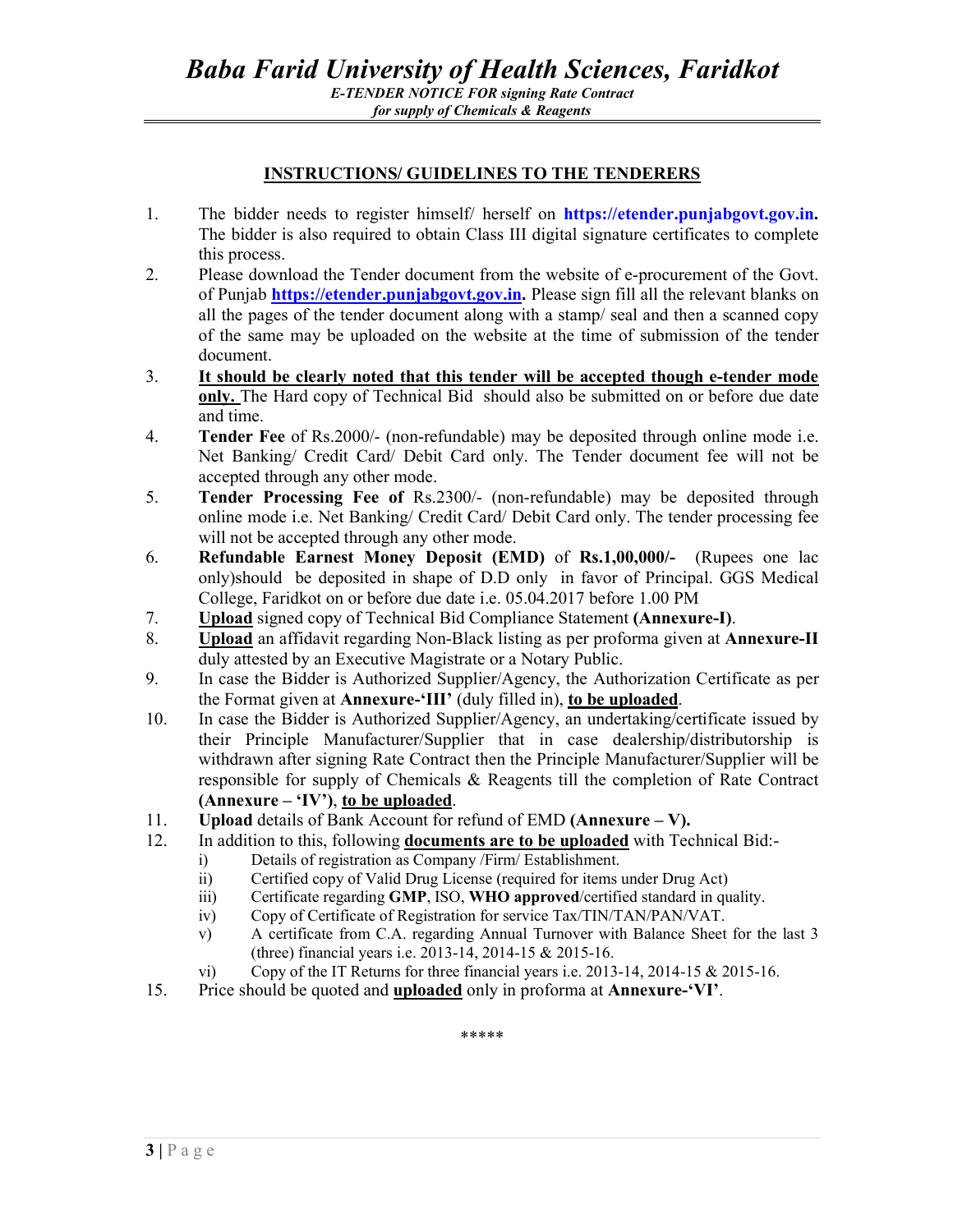*for supply of Chemicals & Reagents* 

**Kindly download Price-Bid for all updated Items**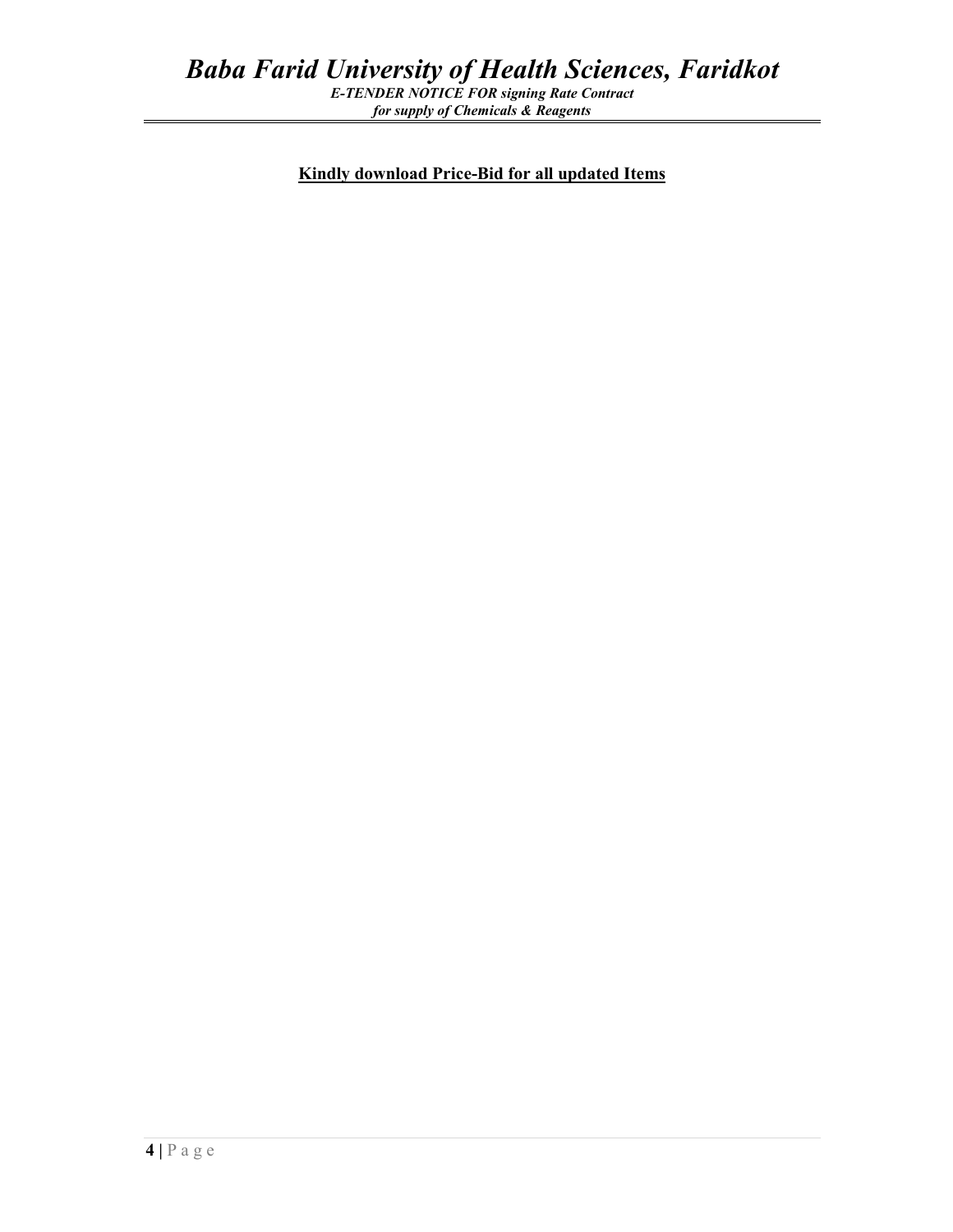*E-TENDER NOTICE FOR signing Rate Contract for supply of Chemicals & Reagents* 

#### **TERMS AND CONDTIONS**

#### **FOR SIGNING RATE CONTRACT FOR SUPPLY OF CHEMICALS & REAGENTS IN THE VARIOUS DEPARTMENTS/CONSTITUENT COLLEGES OF BFUHS, FARIDKOT**

#### **ELIGIBILITY**

- The sole manufacturers of equipments or their authorized agents/distributors may quote their rates.
- In case of Authorized Supplier/Agency/Distributor, the Authorization Certificate as per the Format given at **Annexure-'III**' should be attached.
- In case the Tenderer is authorized dealer/supplier an undertaking/certificate issued by their Principle Manufacturer/Supplier that in case dealership/distributorship is withdrawn after supply then the Principle Manufacturer/Supplier will be responsible for supply of Supportive Chemotherapy Drugs and Surgical material till the expiry of Rate Contract **(Annexure – 'IV')**.
- 1. This institution reserves the right to reject tenders without assigning any reason and increase or decrease the quantity of the articles tendered.
- 2. If the supply is not made within the stipulated period then late delivery charges **@2%** will be imposed on the total amount of Supply Order up to delay of **30 days** and thereafter **@ 4%** for another **30 days** after.
- 3. In-complete or conditional offers incorporating price variation will not be entertained.
- 4. The firm should have been in existence for at- least **three years** and it should have turn of **Rs.100,00,000/- per year. ( 1 Crore )**
- 5. The successful bidder shall sign following agreement on judicial paper of Rs.100/- for supply of Chemicals & Reagents for one/two years without increase in rates of material:-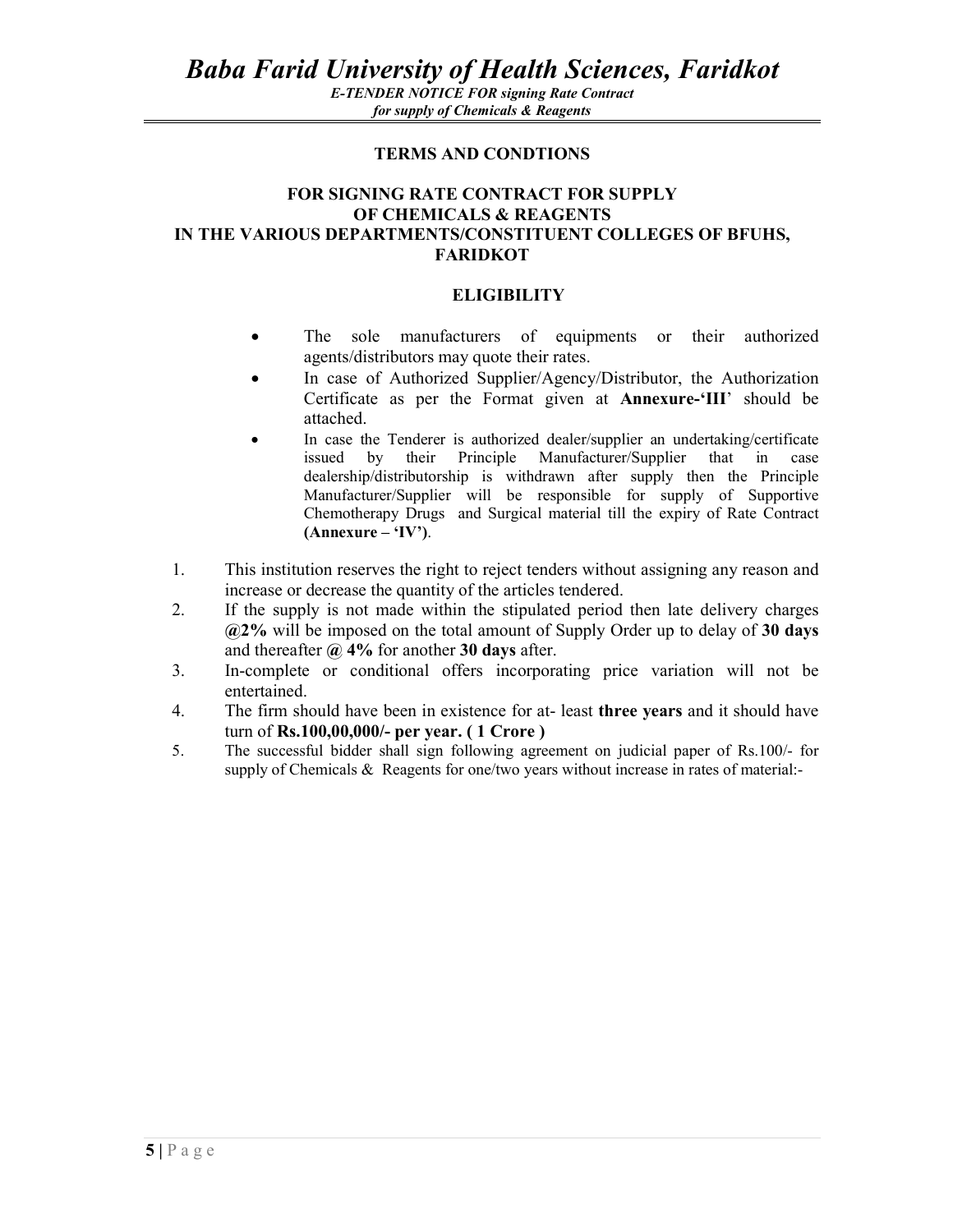## **AGREEMENT FOR RATE CONTRACT FOR SUPPLY OF CHEMICALS & REAGENTS**

An agreement made this day between Guru Gobind Singh Medical College, Faridkot through its Principal (hereinafter called the **First Party)** on the one part and M/s. **M/s.** ( hereinafter called the **Second Party**) on the other.

**WHEREAS** the **First Party** is interested in purchase Chemicals & Reagents related to GGS Medical College & Hospital, Faridkot and other Constituent Colleges of Baba Farid University of Heath Sciences, Faridkot **AND** the **Second Party** is interested to supply the said material to the **First Party** on the following terms & conditions which have been mutually agreed upon by both the parties with free consent and will.

## **GENERAL TERMS & CONDITIONS**

- 1. That the **First Party** will purchase Chemicals & Reagents from the **Second Party** on the rates agreed rates as per list attached **(Annexure – I)**. Annexure – I be read as integral part of this agreement.
- 2. That the **Second Party** will supply the Chemicals & Reagents at the agreed rate and within the stipulated time and as specified in the Purchase Order issued by the **First Party.**
- 3. That the **Second Party** would not at any cost make any substitution of the Chemicals & Reagents as specified in the **Annexure I**, without the prior written permission of the **First Party**. In case it is found or held that the **Second Party** has made any substitution or has not supplied Chemicals & Reagents as specified and at the higher rates then it would be considered as breech of the terms & conditions of the agreement and the **First Party** will be at liberty to terminate the contract without any notice or intimation of any type to the **Second Party**.
- 4. This agreement is being made for a period of One/two years, which would take effect from the date of signing of this agreement.
- 5. The material/goods to be supplied by the **Second Party** would be accepted by the **First Party** after complete inspection of the same. If the goods supplied are not up to the mark, the **First Party** is within its right to reject the same.
- 6. If the supply is not made within the stipulated period then late delivery charges **@2%** will be imposed on the total amount of Supply Order up to delay of **30 days** and thereafter **@ 4%** for another **30 days** after which Supply Order will be deemed cancelled & security/earnest money forfeited and company will be black-listed for future.
- 7. The **Second Party** would deposit a security of Rs.1,00,000/- (Rupees on lac only) to **First Party** in the shape of a Demand Draft in favour of "Principal, Guru Gobind Singh Medical College & Hospital, Faridkot" which would be refunded after the completion of the present Rate Contract. The security would not be refunded during the continuation of this agreement or in the event if the **Second Party** fails to perform his part of agreement in the manner required by the **First Party**. The **First Party** reserves its right to forfeit the same if the **Second Party** fails to supply the goods as per specifications.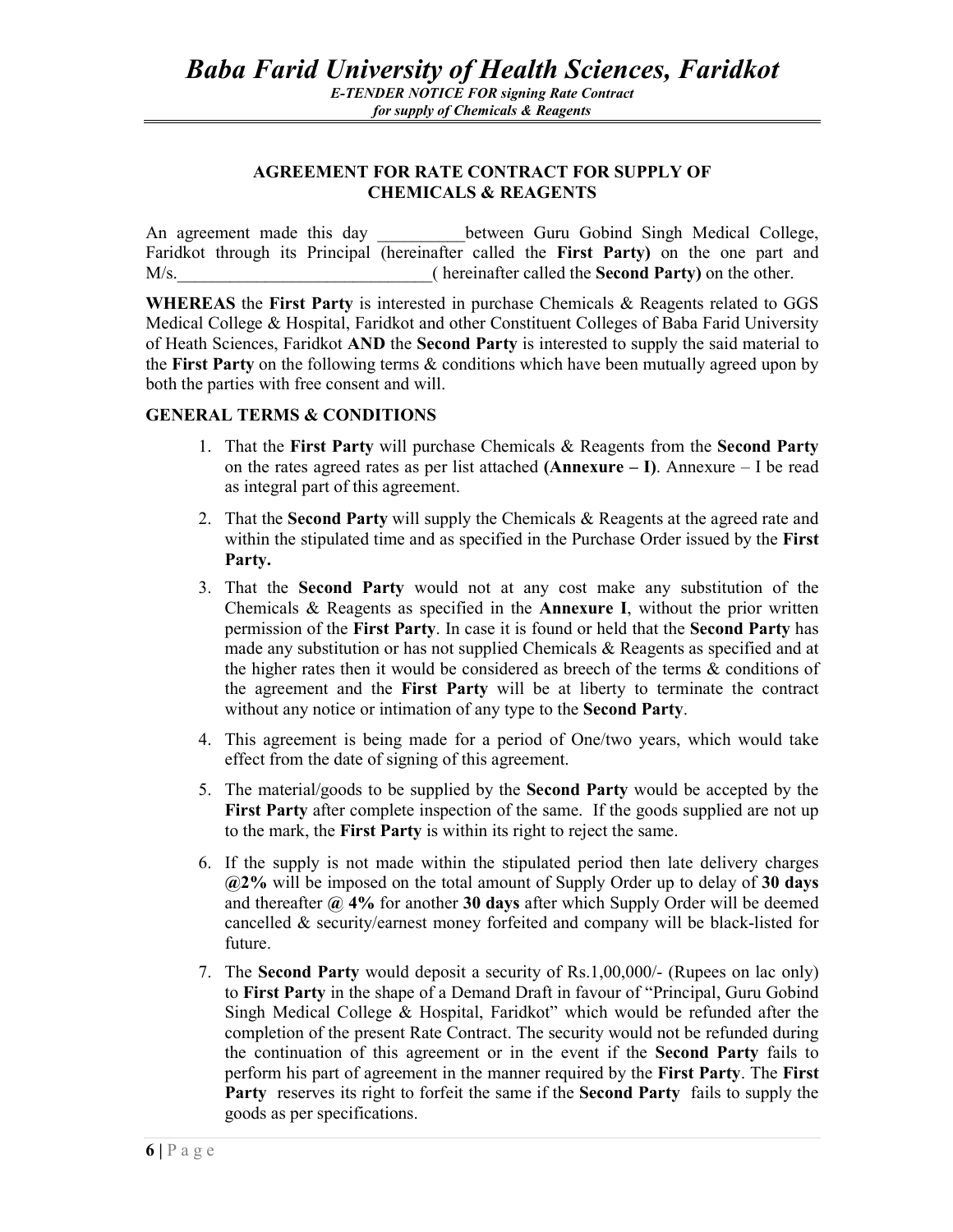- 8. The payment will be made on bill basis after inspection of material by the committee.
- 9. That in case, the purchased material could not be used by the **First Party** the **Second Party** will be required to take back such material and refund the payment or supply the fresh material.
- 10. The **Second Party** shall deliver the material F.O.R. which would be mentioned in purchase orders only for institutional supply issued by the **First Party.**
- 11. That the articles shall be the exact specified quality, kind description and specification as demanded.
- 12. That the material should be of long expiry date. Short expiry material will not be accepted and if there is any reaction of the material /consumable due to expired date then the **Second Party** would be responsible for all the consequences thereof.
- 13. That in case of any query raised by the end user, the **Second Party** will be responsible to deal with the query to the entire satisfaction of the user.
- 14. The concerned Inspection Committee can reject any or all of the materials supplied without assigning any reason, if in its opinion the materials supplied do not comply with the specifications, quality etc, its decision shall be final and conclusive and the **Second Party** shall not be competent to question such decision. The decision shall be binding on the **Second Party**.

#### 15. **ARBITRATION**

The agreement/contract shall be deemed to have been made/executed at Faridkot for all purposes. The contract is based on mutual trust and confidence. Both the parties agree to carry out the assignment in good faith. If any dispute or difference of any kind whatsoever (the decision whereof is not herein otherwise provided for) shall arise between Hospital and the Bidder in connection with or arising out of the Contract, whether during the contract period or completion and whether before or after the termination, abandonment or breach of the contract, settled through arbitration. The decision of arbitrator shall final and binding. Registrar BFUHS shall be the sole arbitrator.

The venue of such arbitration proceeding shall be at Faridkot and the court in Faridkot alone will have jurisdiction in respect of all proceedings connected there with.

16. **Jurisdiction –** All disputes are subject to the jurisdiction of courts at Faridkot only.

| <b>First Party</b> | <b>Second Party</b> |  |
|--------------------|---------------------|--|
| <b>Signature</b>   | Signature:          |  |
| Name:              | Name:               |  |
| <b>Designation</b> | <b>Designation</b>  |  |
| <b>Witness</b>     | <b>Witness</b>      |  |
| 1.                 | 1.                  |  |
| Dated:             |                     |  |
| <b>Place:</b>      |                     |  |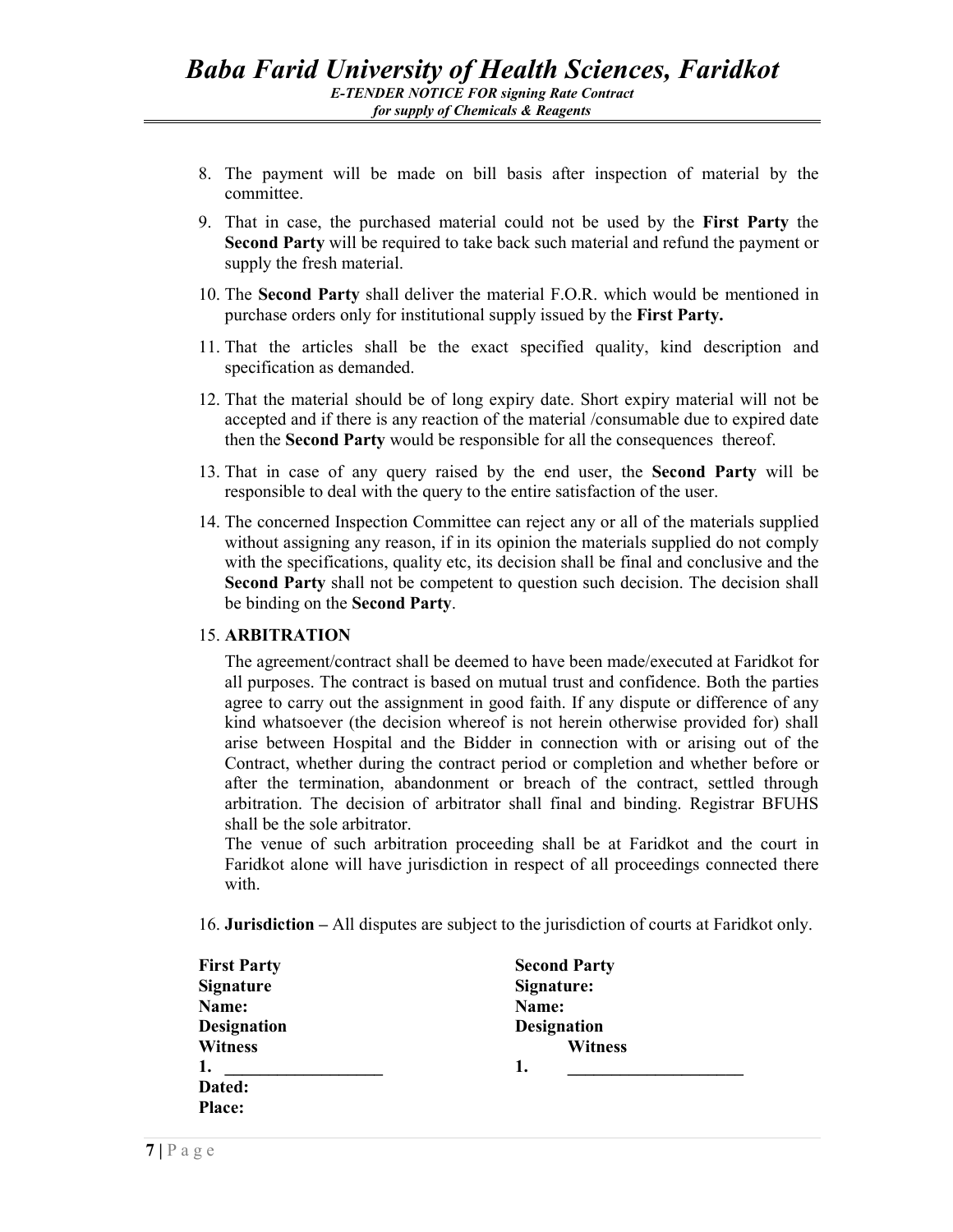*Baba Farid University of Health Sciences, Faridkot* 

*E-TENDER NOTICE FOR signing Rate Contract for supply of Chemicals & Reagents* 

## **Annexure-I**

## **TECHNICAL BID COMPLIANCE STATEMENT**

Name and Address of the applicant / firm\_\_\_\_\_\_\_\_\_\_\_\_\_\_\_\_\_\_\_\_\_\_\_\_\_\_\_\_\_\_\_\_\_\_\_\_\_\_\_\_\_\_

Specify whether Manufacturer/Dealer/Distributor: \_\_\_\_\_\_\_\_\_\_\_\_\_\_\_\_\_\_\_\_\_\_\_\_\_\_\_\_\_\_\_

| Sr. No.          | <b>Particulars</b>                                                                                                                                                                                                                                                                                                                                                                                 | <b>Remarks</b> |
|------------------|----------------------------------------------------------------------------------------------------------------------------------------------------------------------------------------------------------------------------------------------------------------------------------------------------------------------------------------------------------------------------------------------------|----------------|
| 1.               | Tender Fee of Rs.2000/- through Net Banking/Debit Card/Credit Card.                                                                                                                                                                                                                                                                                                                                | Yes/No         |
| $\overline{2}$ . | Tender Processing Fee of Rs.2300/- through Net Banking/Debit Card/Credit<br>Card.                                                                                                                                                                                                                                                                                                                  | Yes/No         |
| 3 <sub>1</sub>   | Earnest Money of Rs.1,00,000/- in shape of DD in favor of Principal,                                                                                                                                                                                                                                                                                                                               | Yes/No         |
|                  | <b>GGSMCH</b> on or before due date and time.                                                                                                                                                                                                                                                                                                                                                      |                |
| 4.               | Technical Bid Compliance Proforma uploaded (Annexure-I).                                                                                                                                                                                                                                                                                                                                           | Yes/No         |
| $\overline{5}$ . | Whether an affidavit regarding Non-Black listing as per proforma given at                                                                                                                                                                                                                                                                                                                          | Yes/No         |
|                  | Annexure-II duly attested by an Executive Magistrate or a Notary Public<br>uploaded.                                                                                                                                                                                                                                                                                                               |                |
| 6.               | In case the bidder is Authorized Supplier/Agency, the Authorization Certificate<br>as per the Format given at Annexure-'III' uploaded.                                                                                                                                                                                                                                                             | Yes/No         |
| 7.               | In case the Tenderer is Authorized Supplier/Agency, an undertaking/certificate<br>Principle<br>Manufacturer/Supplier<br>their<br>that<br>issued<br>by<br>in<br>case<br>dealership/distributorship is withdrawn after supply then the Principle<br>Manufacturer/Supplier will be responsible for supply of Chemicals & Reagents<br>till the completion of Rate Contract (Annexure - 'IV') uploaded. | Yes/No         |
| 8.               | Details of Bank Account for refund of EMD $(Annexure - V)$ uploaded.                                                                                                                                                                                                                                                                                                                               | Yes/No         |
| 9.               | Price Bid in the prescribed format $(Annex - VI)$ .                                                                                                                                                                                                                                                                                                                                                | Yes/No         |
| 10.              | Copy of Certificate of Registration for service Tax/TIN/TAN/PAN uploaded.                                                                                                                                                                                                                                                                                                                          | Yes/No         |
| 11.              | A certificate from C.A. regarding Annual Turnover with Balance Sheet for the<br>last 3 (three) financial years i.e. 2013-14, 2014-15 and 2015-16 uploaded.                                                                                                                                                                                                                                         | Yes/No         |
| 12.              | Copy of the IT Returns for three financial i.e. 2013-14, 2014-15 and 2015-16<br>uploaded.                                                                                                                                                                                                                                                                                                          | Yes/No         |
| 13.              | Certified copy of Valid Drug License (required for items under Drug Act)<br>uploaded.                                                                                                                                                                                                                                                                                                              | Yes/No         |
| 14.              | Certificate regarding GMP, ISO and WHO approved/certified standard<br>in quality uploaded.                                                                                                                                                                                                                                                                                                         | Yes/No         |
| 15.              | Fax Number                                                                                                                                                                                                                                                                                                                                                                                         |                |
| 16.              | E-mail ID                                                                                                                                                                                                                                                                                                                                                                                          |                |

#### **Signature & seal of bidder**

**Place: Date :**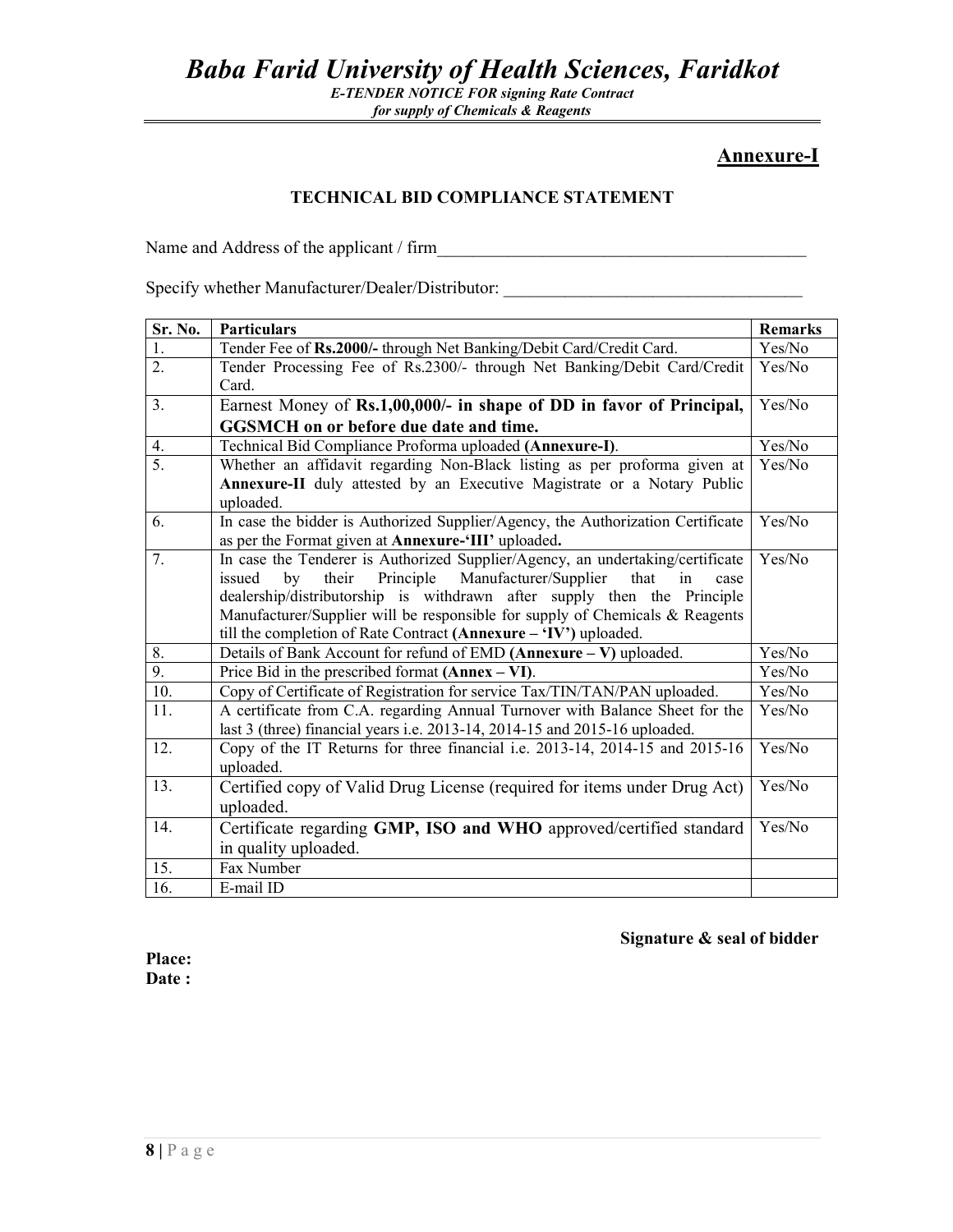## **Annexure-II**

 **(To be furnished on non-judicial stamp paper worth Rs.30/- duly attested by Executive Magistrate or Notary Public).** 

## **AFFIDAVIT**

 $I/We$ 

partner/sole proprietor (Strike out which is not applicable) of (Name & Address of Firm) do hereby declare and solemnly affirm:-

- a) That the individual/firm/ companies are **not debarred or black- listed** by any department of Union/ State Government or any autonomous institute.
- b) That no partner or shareholder, directly or indirectly connected with the applicant has been debarred or blacklisted by any department of Union Govt./State Govt./Autonomous Institute.
- c) And that the terms and conditions for signing Rate Contract for supply of Chemicals  $\&$ Reagents in the various departments at GGSMCH, Faridkot, and other Constituent Colleges of BFUHS, FDK are acceptable to me/us. I/We shall abide by them in letter and spirit.

Date:

Place:

## DEPONENT

## **VERIFICATION**

I/We do hereby solemnly declare and affirm that the above declarations are true and correct to the best of my/our knowledge and beliefs. No part of it is false and nothing has been concealed therein.

Date:

Place:

DEPONENT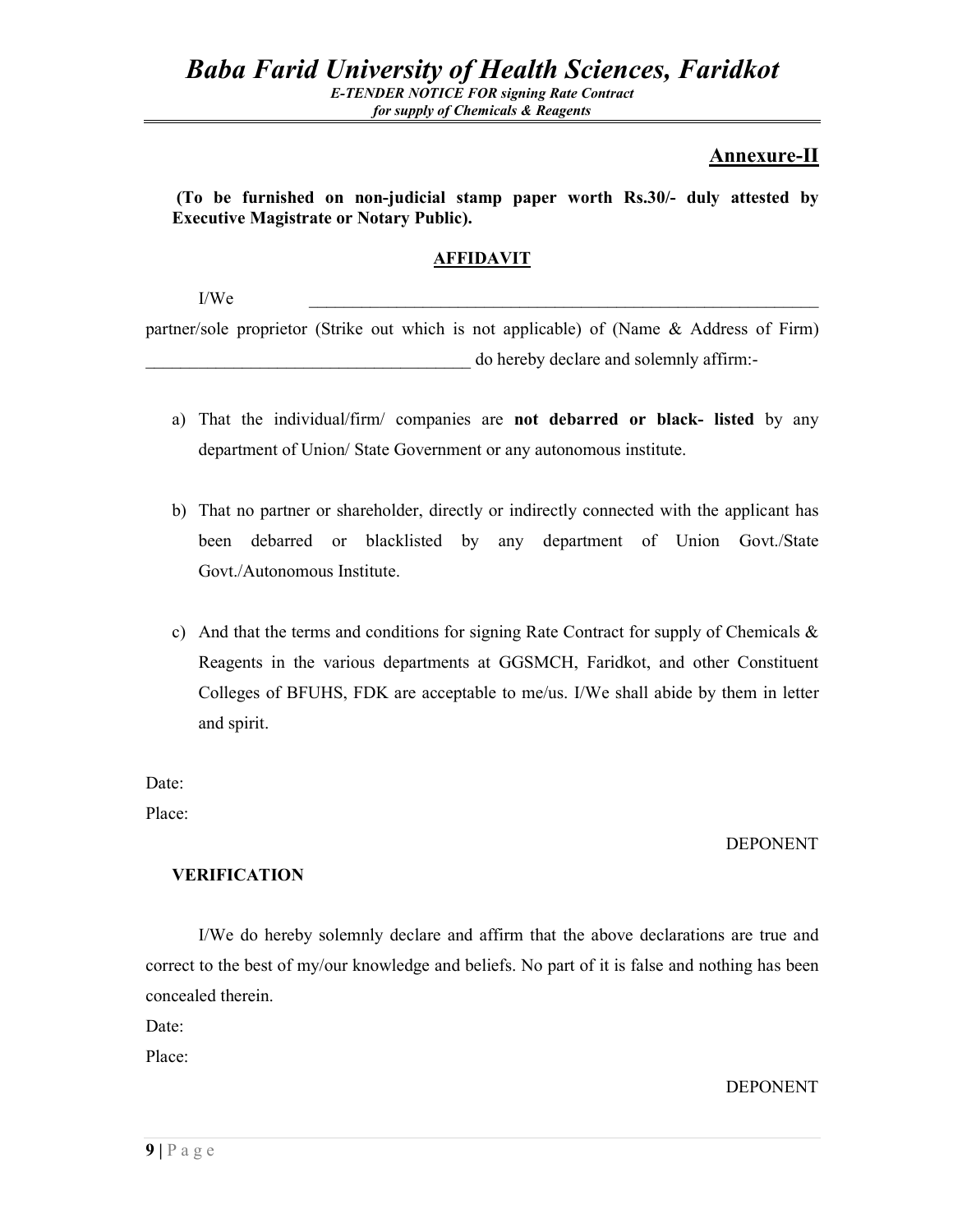## **Annexure- III**

## **MANUFACTURER'S/PRINCIPLE'S AUTHORIZATION FORM**

TO

 The Registrar Baba Farid University of Health Sciences, Faridkot -151203

 **Ref. No………………………………….. Dated:** 

**Sub: Authorization Certificate in favour of M/s……………………………… for singing Rate Contract for supply of Chemicals & Reagents in the various departments at GGS Medical College & Hospital, Faridkot and Other Constituents Colleges of BFUHS.** 

| and                                                  |  |  | hereby |  | authorize |
|------------------------------------------------------|--|--|--------|--|-----------|
|                                                      |  |  |        |  |           |
|                                                      |  |  |        |  |           |
| Contract for supply of Chemicals $&$ Reagents by us. |  |  |        |  |           |

No company or firm or individual other than M/s……………………….. are authorized to bid, negotiate and conclude the tender formalities in regard to this business against this specific tender.

 We, hereby extend our full guarantee and warranty as per the conditions of tender for the goods offered for supply against this tender by the above firm.

Yours faithfully,

(Name)

For and on behalf of M/s (name of manufacturer/Principle)

**Note: This letter should be signed by a person competent and having authority to sign on behalf of manufacturer, and should be on manufacturer Letter Head.**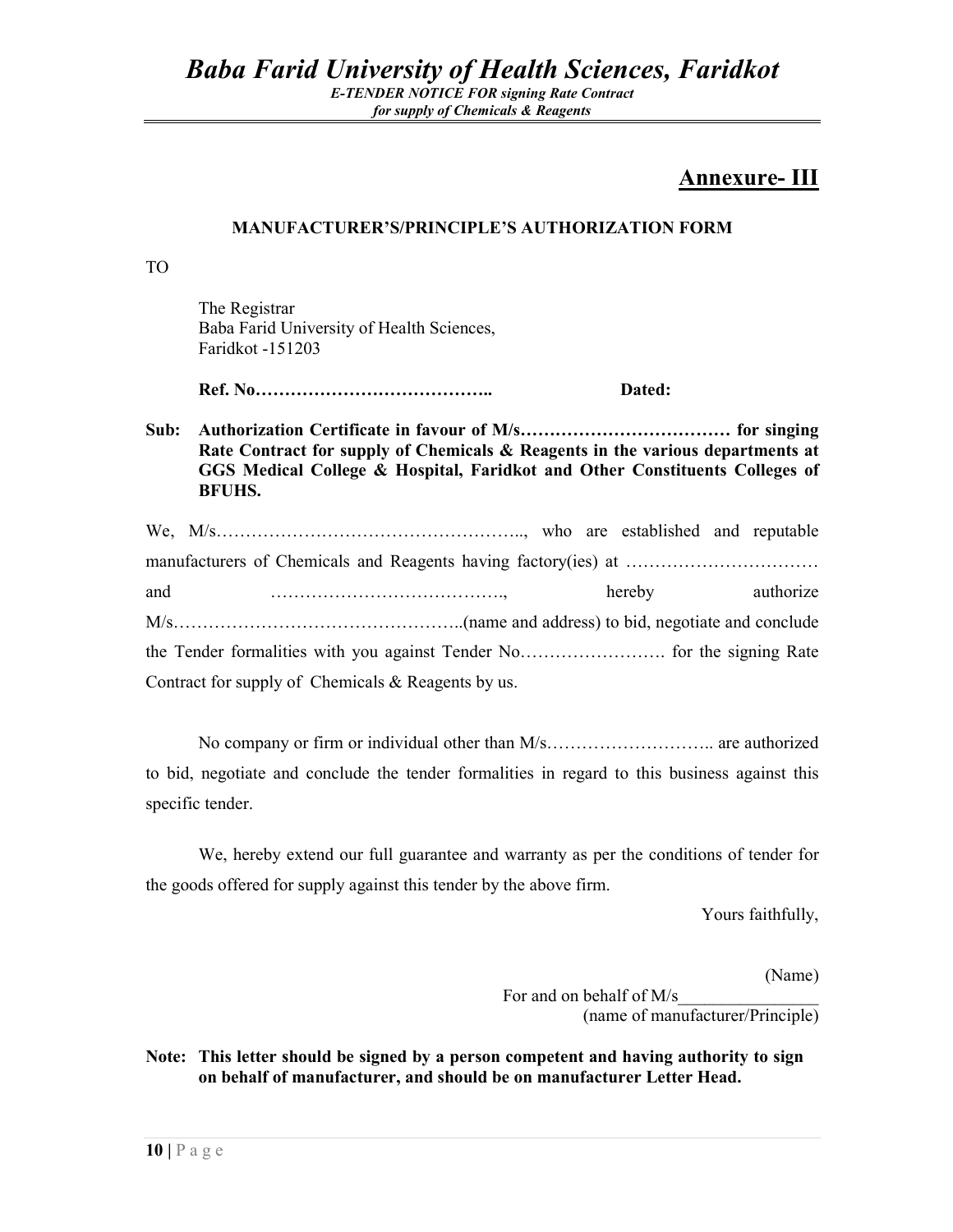## **Annexure - IV**

## **UNDERTAKING BY MANUFACTURER'S/PRINCIPLE'S**

TO

 The Registrar Baba Farid University of Health Sciences, Faridkot -151203

 **Ref. No………………………………….. Dated:** 

**Sub: Undertaking for continued supply of Chemicals & Reagents.** 

We, M/s…………………………………………….., who are established and reputable manufacturers of Chemicals & Reagents have authorized M/s………………………………………………… ..(name and address) to bid, negotiate and conclude the Tender formalities with you against Tender No……………………. for the signing Rate Contract for supply of Chemicals & Reagents.

Further, we undertake that in case dealership/distributorship is withdrawn after signing Rate Contract then we will be responsible for supply of Chemicals & Reagents till the expiry of Rate Contract.

Yours faithfully,

(Name)

For and on behalf of M/s (name of manufacturer/Principle)

## **Note: This letter should be signed by a person competent and having authority to sign on behalf of manufacturer, and should be on manufacturer Letter Head.**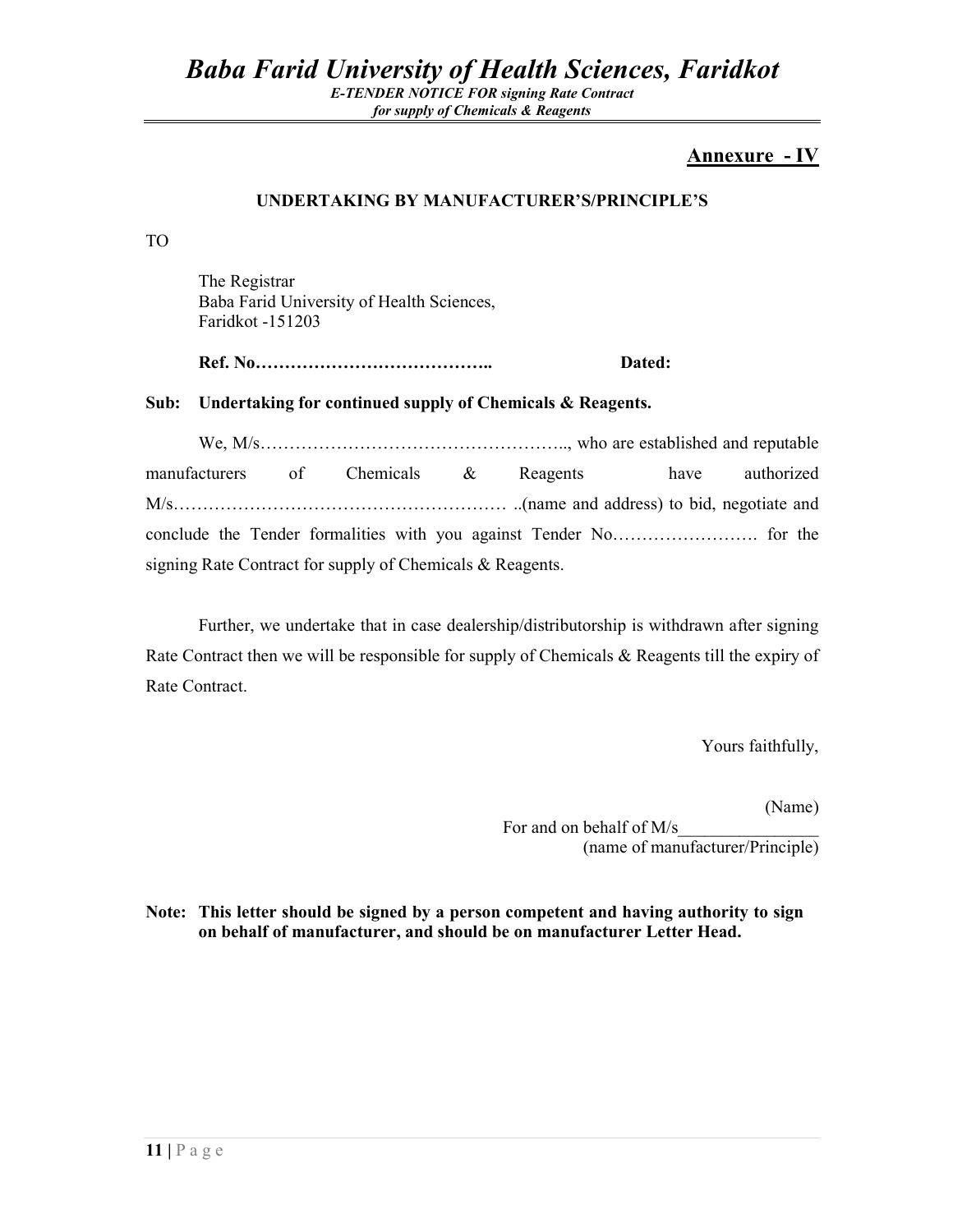## *Baba Farid University of Health Sciences, Faridkot*

*E-TENDER NOTICE FOR signing Rate Contract for supply of Chemicals & Reagents* 

## **Annexure- V**

## **Details of Bank Account of the firm who has deposited EMD**

Name of the firm:

| Sr. No. | <b>Particulars</b>       | <b>Detail</b> |
|---------|--------------------------|---------------|
|         | Account No.              |               |
|         | Name of Bank             |               |
|         | <b>Branch Name</b>       |               |
|         | <b>IFSC Code of Bank</b> |               |
|         | Name of Operator         |               |